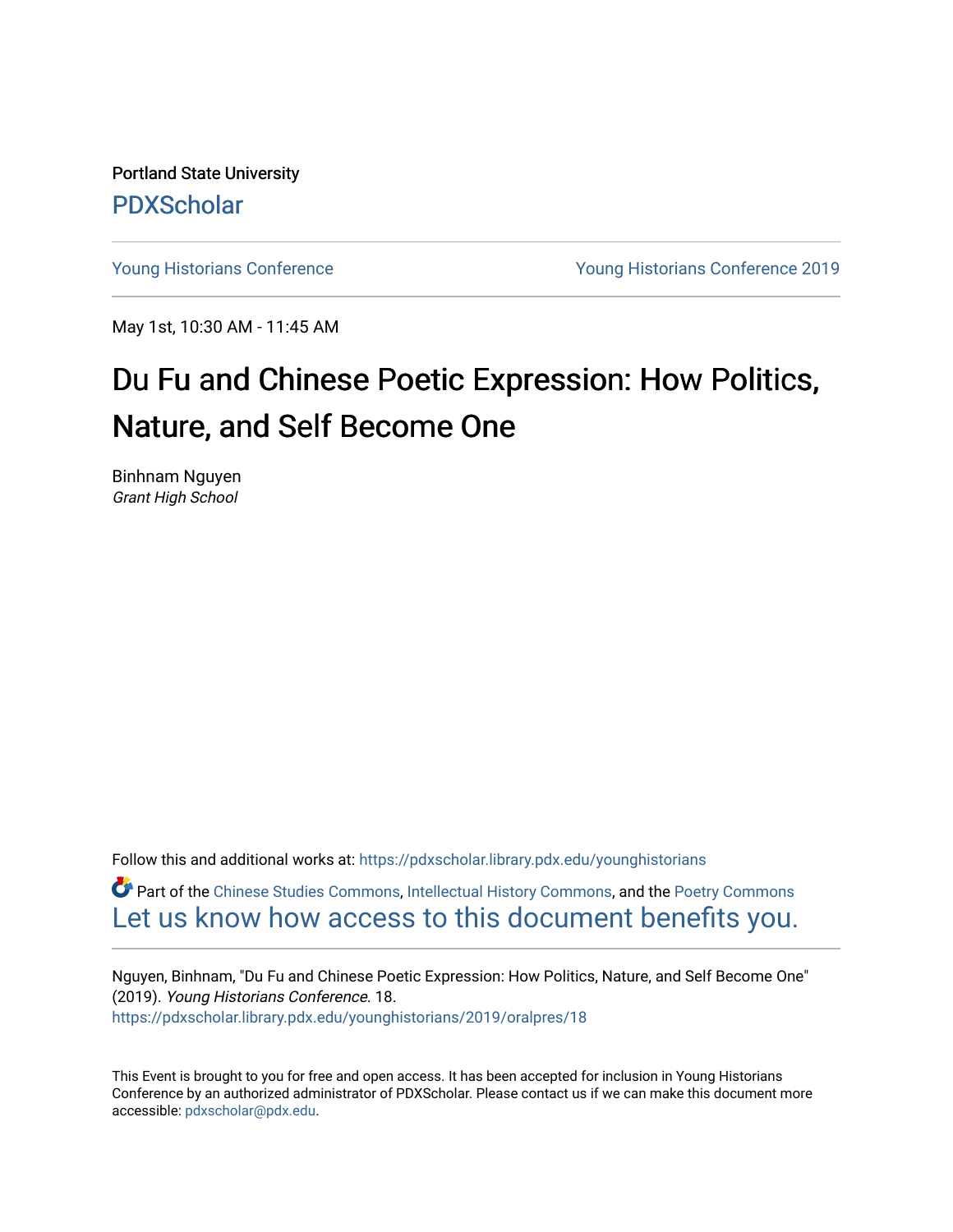Du Fu and Chinese Poetic Expression: How Politics, Nature, and Self Become One

> Nam Nguyen PSU HST 105 1 May 2019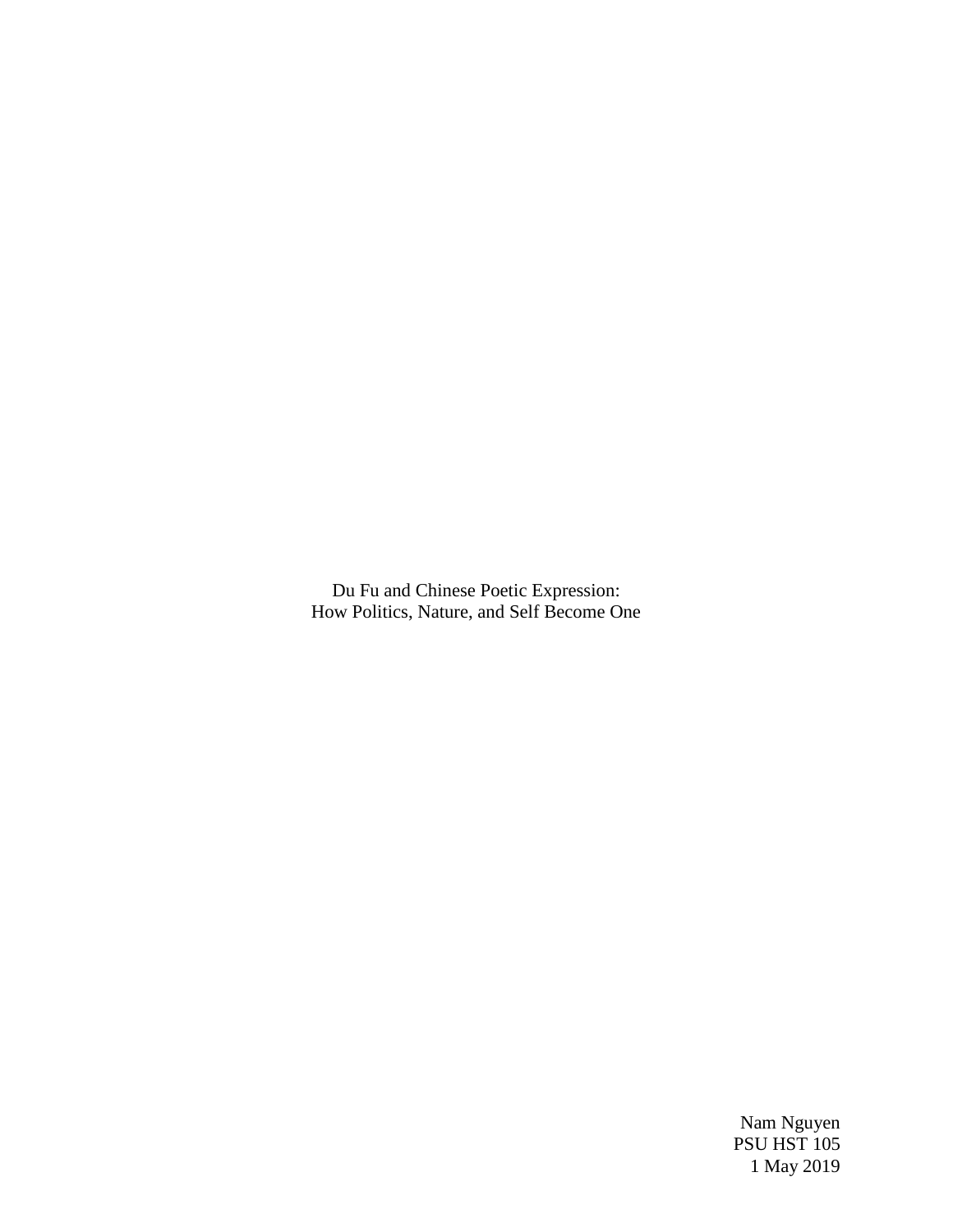Born in 712 C.E., Du Fu is regarded as one of the most influential classical Chinese poets. He was born into an aristocratic family during the Tang Dynasty (618 – 917), but after the An Lushan Rebellion (755 – 763) reached the capital of Chang'an in 756 where he was living, he was forced to flee from the city with his family. The Tang Dynasty started out strong, flourishing politically, economically, and within the arts and literature, but the second half of its rule was littered with conflicts, having failed to recover from the damages done by the Rebellion.<sup>1</sup> It was not until the latter half of Du's life, during that period of dynastic wars and instability, that he began writing poetry. The political state of his country motivated Du to write about his wish for prosperity and an end to the wars. His relentless sentiments for national well-being often drove him to openly criticize the emperor's inept abilities as well.<sup>2</sup> His poems speak to his experience escaping the Rebellion's invasion with his family, the war-torn cities he witnessed along the way, and his anguished feelings over the shape of his country that was falling apart before his very eyes. The deep passion and worries Du expressed in his work helped portray him as a patriotic and devoted citizen to his readers. He also gained traction over his poetry because of his use of metaphorical statements about nature and its beauty to juxtapose that of the broken dynasty. The verses in his poems are filled with emotion and lyrical when read. By inserting his own feelings into his poems and creating an image of himself for his readers, his writing represented a form of personal expression as well as political advocacy. Before Du, no poet had written poetry with such a style. Poetry was much less of an art, but more often used by government officials to make announcements to the public. Such announcements often spoke highly of the empire and contained high Confucianist values of devotion to the country and serving it wholeheartedly morally and ethically.<sup>3</sup>

Qiang received grace from the king to case this precious vessel. It is the fortune built by my forefathers that gave the Qiang their land. May good luck and blessings last until my hair turns white and my skin becomes dry. May we serve our king well. May the vessel be treasured ten thousand years.<sup>4</sup>

An example of some of China's earliest writings, this message was inscribed in bronze by Qiang the Historian during the reign of King Gong of the early Zhou Dynasty sometime between 946 – 935 B.C.E. Referring to himself in the poem, he speaks of a military ship gifted to him by the king and the historical importance it holds. He also speaks of his own ancestral history and acknowledges their efforts that helped his generation get to where it is now. Most distinct in Qiang's inscription is the line asking for faithfulness of the king. Indicative of a common theme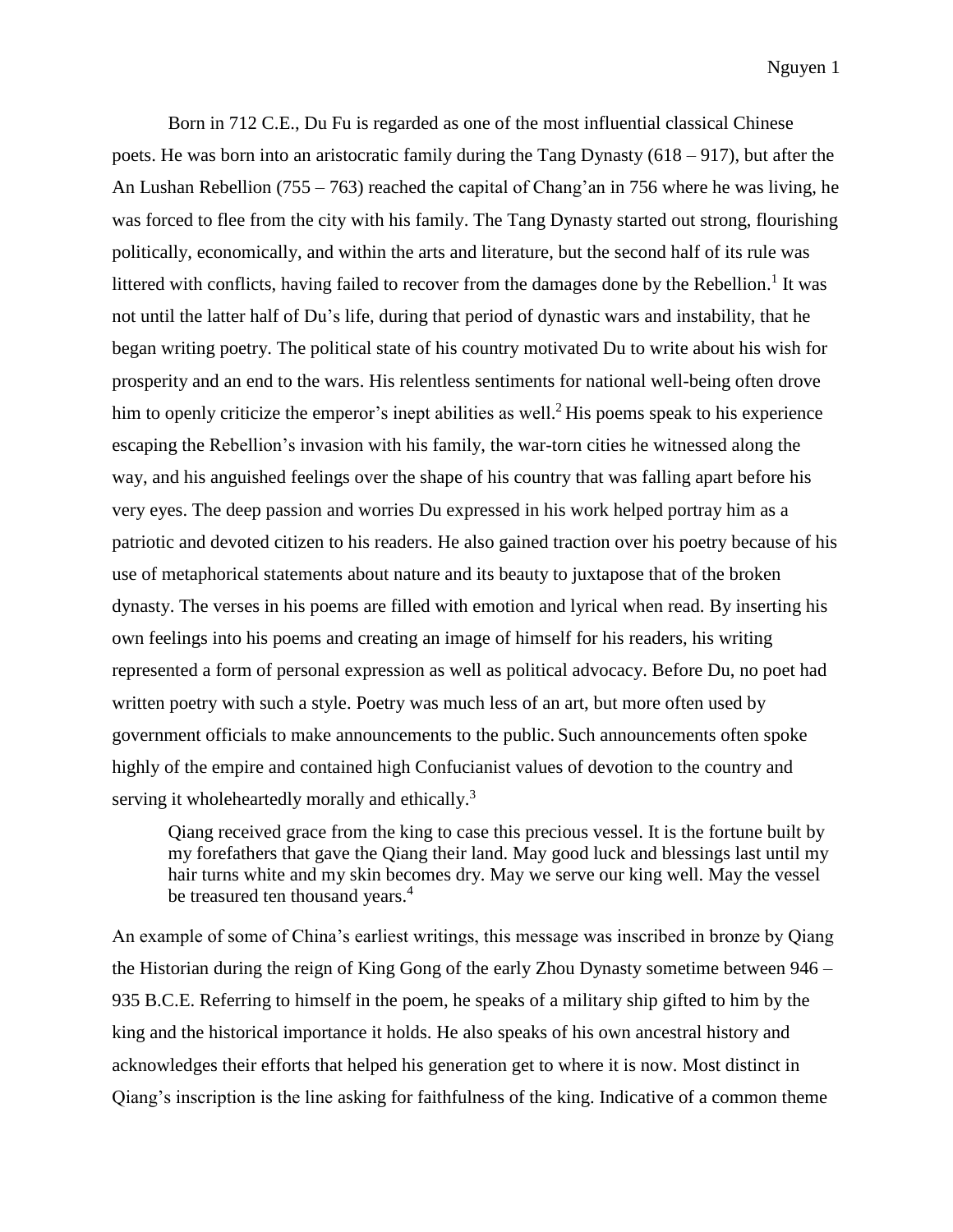in ancient Chinese poetry, many of China's ancient texts and literature that are classified as poetry were politically framed messages in support of the king or empire.

In contrast, Du's era of poetic writing was characterized by nature, beauty, and aestheticism. However, both contained strong political overtones. In his poem *Spring Scene* (757), Du compares the unrest in Chang'an after the invasion to the predictable and constant seasonal changes every year. He begins the poem by describing the seasons' unbothered response to human sorrows, but switches tone into one of recognition and personal want later on.

The state may fall, but the hills and streams remain. It is spring in the city: grass and leaves grow thick. The flowers shed tears of grief for the troubled times, and the birds seen startled, as if with the anguish of separation. A letter from home would be worth a fortune. My white hair is getting so scanty worried scratching that soon there won't be enough to stick my hatpin in!<sup>5</sup>

He uses nature to describe both the takeover of the city and his own distraught feelings being a victim of the war that many others will be able to relate to. The personification of the flowers conveys a stronger feeling of sadness because flowers are universally used to represent the loveliness of nature, but instead, they are crying here. The structure of Du's poem also adds rhythm and flow that is noticeably absent from Qiang's prose. While both poets made selfreferences in their pieces, Du creates this carefully detailed image focused on himself instead of his familial background in the poem that makes him out to be this pitiful old man awaiting a letter from his loved ones. He would reference himself frequently in many of his later poems that often poked fun at his own age.

In *Walking Alone by the Riverbank Seeking Flowers* (760), he writes about how his age has reached the point of becoming a hindrance to his favorite pastimes. As the spring seasons near, he is reminded of how old he has become, thinking back to all of the springs he has seen come and go throughout his lifetime. Yet, he is unwilling to let time defeat him, making him give up on the pleasures spring can bring. "But I walk on, precariously tottering, / truly afraid of spring. / And bear still the drivings of wine and song, / I endure, / Not yet finished off – this white haired-old man.<sup>56</sup> Although Du recognizes how age can become an obstacle to his pursuits in beauty and the arts, it is still not enough to stop him. The tone Du used in this poem is less serious than in *Spring Scene*, but retained the same mockery of his poetic persona. In many of his poems, he is depicted as a self-recognized intellect, but with flaws, therefore making him a modest one. This self-awareness and humorous touch made him appeal to many readers without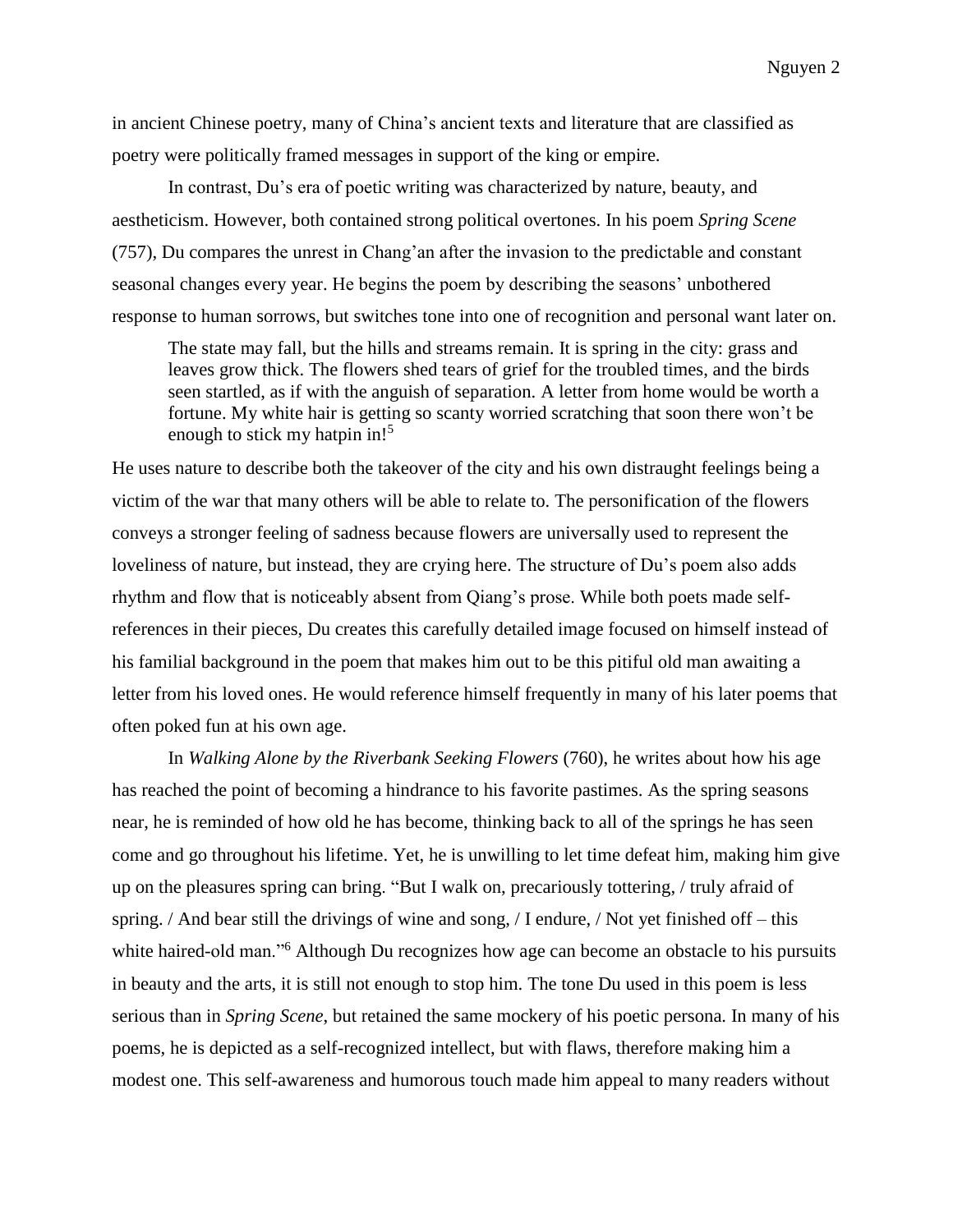having to devalue his own worth as a brilliant poet. A stylistic choice unique to Du, it was a revolutionary technique at the time his poems were published.<sup>7</sup> Because poetry was initially used as a tool instead of as a form of expression, Du's usage of poetic writing for personal reasons caused his popularity as an author to resonate amongst future poets. The stylistic approach Du Fu used in his poems about the Tang Dynasty wars – blending politics, the beauty of nature, and self-expression into one – opened a new manner of poetry late Song Dynasty poets would adopt for the next four hundred years.

The Song Dynasty lasted from 960 to 1279. Unlike the Tang Dynasty, the Song Dynasty made no significant political achievements during its reign and instead, was struggling to keep hold of its power and control. After the Manchurians occupied the northern half of the Song Dynasty in 1127, their capital was moved to the south and the lands became known as Southern Song and Northern Song. However, the Song Dynasty had a thriving economy and arts and literature scene that grew during this time. With a population of tens of millions, they were able to establish a well working market economy and the silk roads trade routes made China an important player of the trade world.<sup>8</sup> After the North and South split, the two divisions continued to develop their individual identity in the arts. The Northern Song Dynasty is known for their landscape and naturalistic centered art that wanted to depict nature in the most honest and accurate way. Because the dynasty was in the midst of major political and social change, the climate of its reality played a crucial role in shaping the way artists expressed their work as well.<sup>9</sup> In the Southern dynasty, nature was also an important theme in how they produced their art. Artists wanted to express life and beauty aesthetically and realistically and found inspiration from the natural environment around them.<sup>10</sup> Embracing Du's new adaptation of poetry, many poets from the Song Dynasty addressed the political turmoil their country was in by conveying their personal frustrations and distress in their work using nature as the essence and incorporating themselves as a character of their poems.

A poet of the Song Dynasty who lived in the north, Ouyang Xiu (1007 – 1072), followed after Du's distinctive poetry style and similarly addressed himself as "Old Drunkard" and using that title as his pen name for several of his works. He passed the civil exam and was working for the government, but his interest was in literature. His lavish lifestyle, surrounded by women and drinking, was often criticized by the public, but he took the criticisms in stride and instead, wrote them away through his poetry. In a poem Ouyang wrote about the time he was invited to a party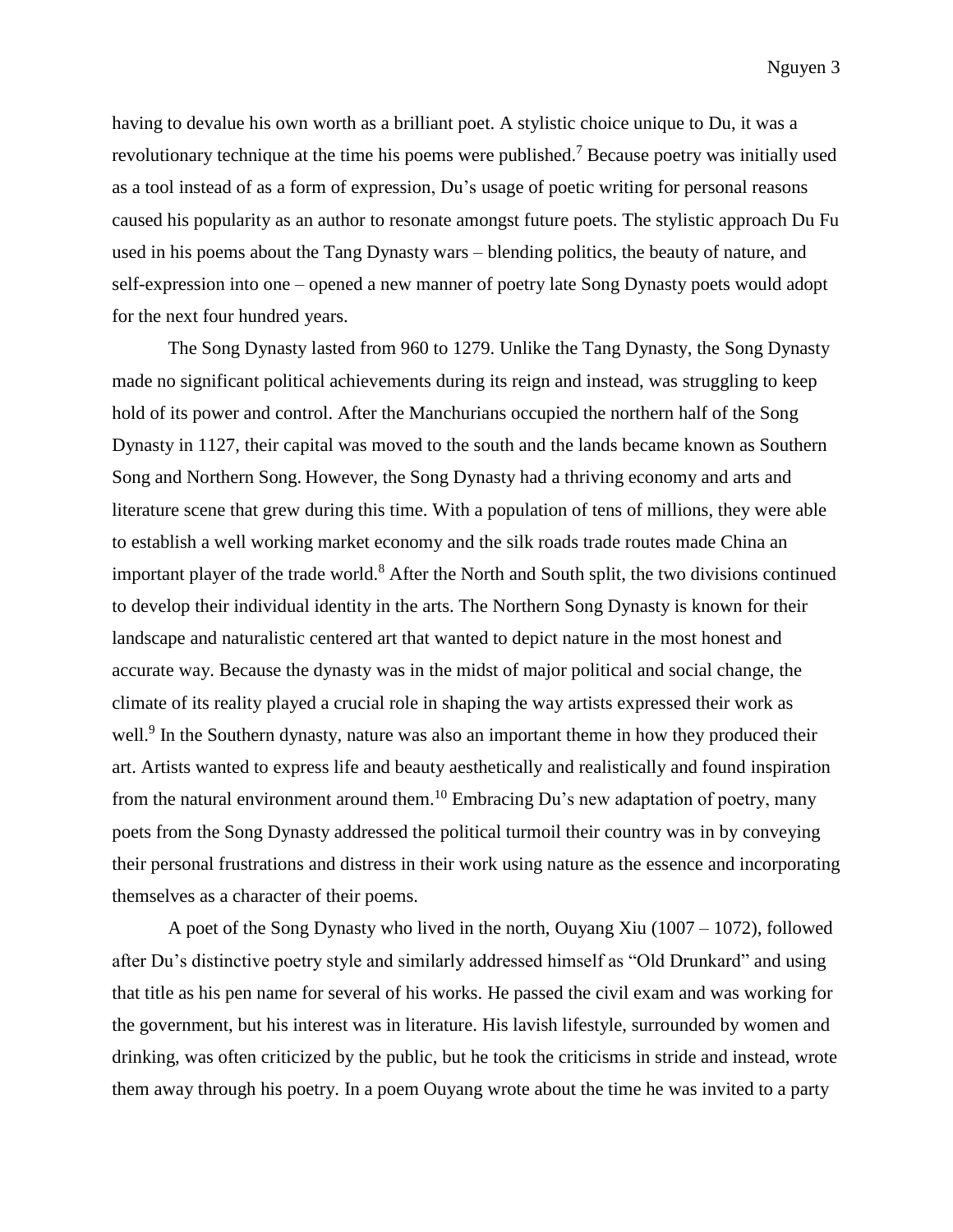at his friend's house, he talks about the younger guests who were there, "all of them worthy and free of care," as he was "going bald at the temples." As he acknowledged his old age and ongoing frivolous tendencies, he remarked, "You must know that rosy young faces will not last very long."<sup>11</sup> Ouyang knows how people view him and is open to confronting the matter in his poem, but at the same time, will not let the criticisms make him falter. His headstrong attack on the youth and self-defense is synonymous with Du's will to continue seeking excitement from writing and producing beautiful poetry. Ouyang went as far as to declare that his seemingly constant drunken state is what made him intelligent and wise enough to understand the mechanisms of nature and the world better than sober people would be able to. "Vulgar people are clear, / I alone am drowsy. / Vulgar people are alert, I alone am muddled. / If [they were] not one guests of the Old Drunkard, / Don't expect [their] vulgar ears to understand the tone of your music."<sup>12</sup> His poem still stays within the context of different fields of art, as that is what he is an expert on and is able to represent thoroughly. Despite what others might think, Ouyang has faith in himself and knows where his attributes lie. This confident display of a public persona can be traced back to Du's poetic styles that allowed future poets like Ouyang to pursue the same genre and write their personal conflicts into their poems with assurance.

A Song poet from the generation after Ouyang mimicked the same sense of duty to his country that Du had expressed in many of his poems. A devoted political poet and essayist, Su Shi (1037 – 1101) led the next group of poets in the history of Song literature. His intense denunciation of the country's political affairs made him an enemy of the state which eventually led to his exile. Like Du, his background in politics acted as a catalyst for his poetic career.<sup>13</sup>After he was exiled to Huangzhou, he continued writing about how he felt, but also selfexamined his relationship with politics. His exile was not met with as much resentment as one would expect from someone who proudly spoke against the government's lack of stability and service. Instead, he took advantage of the situation to examine his own civic duty and how he should approach politics.

I laugh as myself, busied all my life on account of my mouth: / The older I get, the more preposterous I pursue. / Where the long river rounds the city wall, I know the fish will be good, / Fine bamboo covers the hills – I can detect the fragrance of the shoots. / It doesn't hurt an exile to be posted as a supernumerary, / Nor is it unprecedented for a poet to serve as a Water Bureau clerk. / Only I am ashamed not to be a single shred of use, / While still troubling the government to press out wine sacks for me. (*On First Arriving at Huangchou*) 14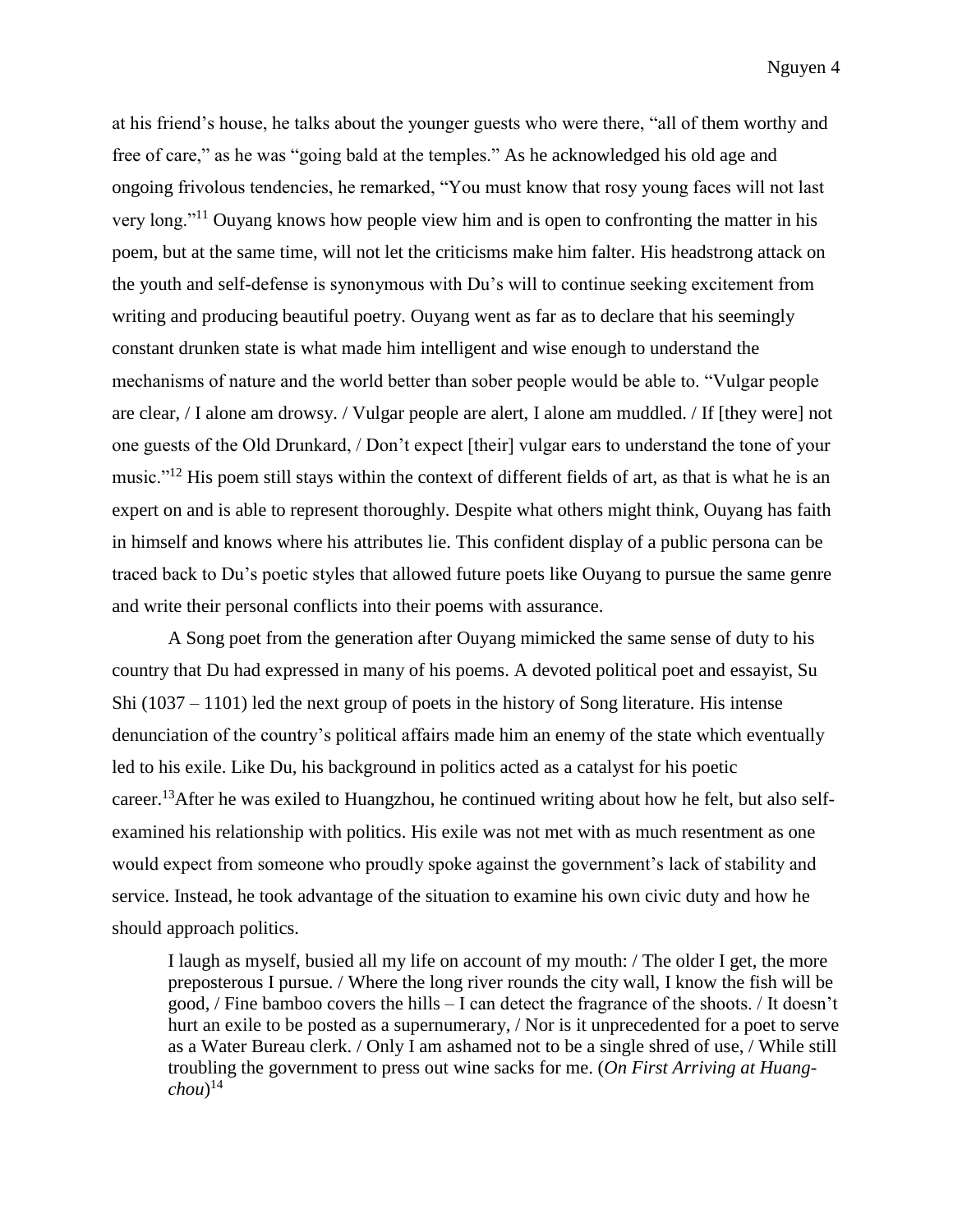Su's exiled status is not bothering him as much as how he feels useless and self-loathing. He looks back and blames his outspokenness for causing the exile and expresses remorse. Rather than anger, Su is regretful because he can no longer serve the government more helpfully and feels he is wasting their resources instead. From the poem, the serene descriptions of nature are used in pair with different city locations, showing that Su has reached a change of heart and sees the government's efforts in a new light. The fish swimming in the river near the city are wellbehaved, alluding that the situation is positive and promising. The sweet scent from the bamboos that Su can smell demonstrate his more lighthearted approach to the situation. In his poems, he often uses descriptions of natural aspects to help depict his own emotions, add context, and transition from one scene to another,

Broken moon hanging on a leafless paulownia, / Water-clock stopped, everyone still at last. / Who sees the hermit walking back and forth alone? / Faraway and dim, the silhouette of a single goose. / Starting up, it turns around again, / Full of complaints understood by none. / Branch upon wintry branch, all unfit for rest: / Lonely on the islet cold. (*Pu suan tsu*) 15

Referring to himself as the hermit, he compares himself to the lone goose. Both are companionless. Taking place in winter, with fruitless trees and a "broken moon" as the backdrop, Su creates a melancholic ambience where his loneliness is further emphasized. The metaphors he used includes nature and wildlife, creating the same rhythmic feel that was popularized because of Du. Du's influence is notable in the poetic art that take after the songlike reading he had introduced in the late 750's and 60's.

The time period after Su's was during the Song Dynasty's official separation into a North and a South. Many poets of the Southern Song Dynasty used the divide as the premise for their poems. Although, Lu Yu ( $1125 - 1209$ ) grew up in the south and has no recollection of a united Song Dynasty, his father was a government official who openly vocalized his irate feelings over the separation of the state. Growing up influenced by the unfiltered opinions, Lu brought those views into his own poems. The politically charged language in his poems closely resembled Du's own patriotic hopes for a successful and affluent China and Lu would directly quote Du or make references to him in several of his own poems.<sup>16</sup> In order to illustrate his own agitated feelings, he used nature to set up the atmosphere and as analogies to the current turmoil of the country. In *Third Month, Night of the Seventeenth, Written While Drunk*, Lu begins his poem by describing the vigorous activities he participated in years back, "feasting on raw whale" as he looked out at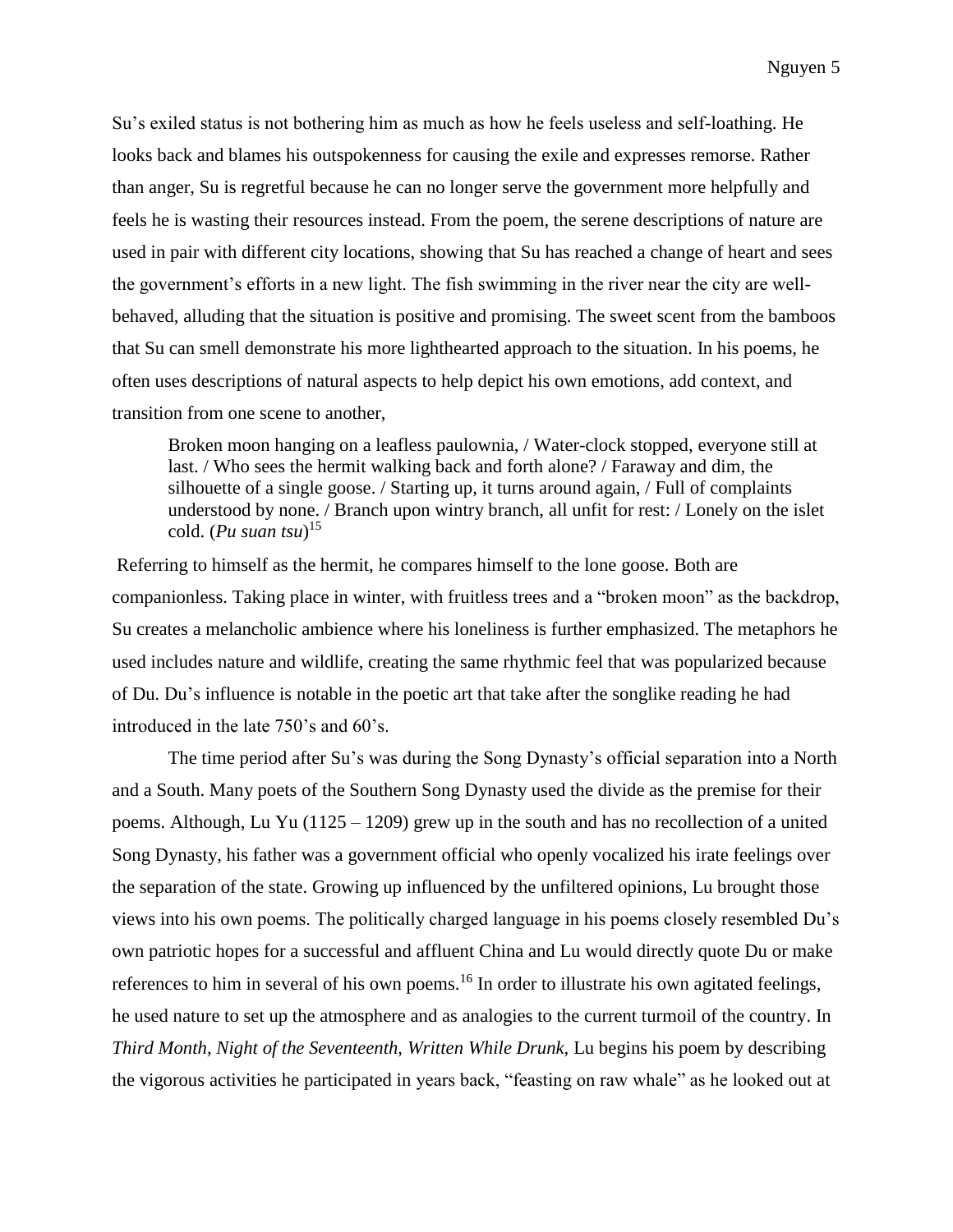the "white waves like mountains flinging [him] their beauty and awe" or "shooting tigers" in the "south autumn mountain." Instead, the glorious days are over and his "hair flecked gray" and "ashen face" is "so worn and broken it really makes [people] laugh." The "traitorous barbarians are still not crushed, [his] heart never at peace," as "the lone sword by [his] pillow sings out its clanging cry."<sup>17</sup> Nature holds a strong presence which allows for vivid imagery that elicit impactful reactions from the reader. The personification of inanimate objects, such as his sword that can weep and sing or the waves that emanate beauty, are characteristic of Du's own poetic style – one that is more expressive, personal, and raw in emotions – than was previously being produced before him.

Many of Lu's political poems start by setting with scene with politically affiliated characters before ending with descriptions of nature and the weather to add emotional, lingering feelings.

Heartland in strife and turmoil, / robbed of its age-long peace, / battle fires, barbarian dust / spreading to the two capitals  $-$  / old official of the imperial retinue,  $/$  ten thousand miles away, / came here when skies were cold, / heard the sound of the river. (*At Lung-hsing Temple, Paying Sad Respects at the Place Where Master Shao-ling Stayed for a Time*,  $1178$ <sup>18</sup>

In this poem, Lu is speaking of the An Lushan Rebellion from 756. The official in the poem is Du. Saddened by the fighting and takeover of the capital, he moves to the temple where he can find peace from the unrest. The cold skies match well with the feelings he has and creates a bleak, sorrowful mood where Du knows nothing else other than to listen to the flow of the river. The images of nature are not used for comparison, but play a part in supporting the main role of poem with added emotional undertones. Although Lu's poem is directly speaking to a particular event and person in Chinese history, the poem can easily be used to parallel the state of the Song Dynasty that experienced its split a year prior to the time this poem was written.

Another popular poet, Yang Wanli (1127 – 1206), lived and wrote during the same time as Lu. He held similar political views, pushing for the reunification of the Song Dynasty, but his distinctive style lies specifically in his dynamic descriptions of nature. His focus on politics was less dramatic than his predecessors due to the Ch'an Buddhism influence in his writing, which instead, enhanced his writing of nature and the idea of its being. The progression of his writing chronicles his own path towards finding peace and understanding the meaning of life. <sup>19</sup> A brief mention of the conflict between the North and the South was made in *Traveling Early on Dragon*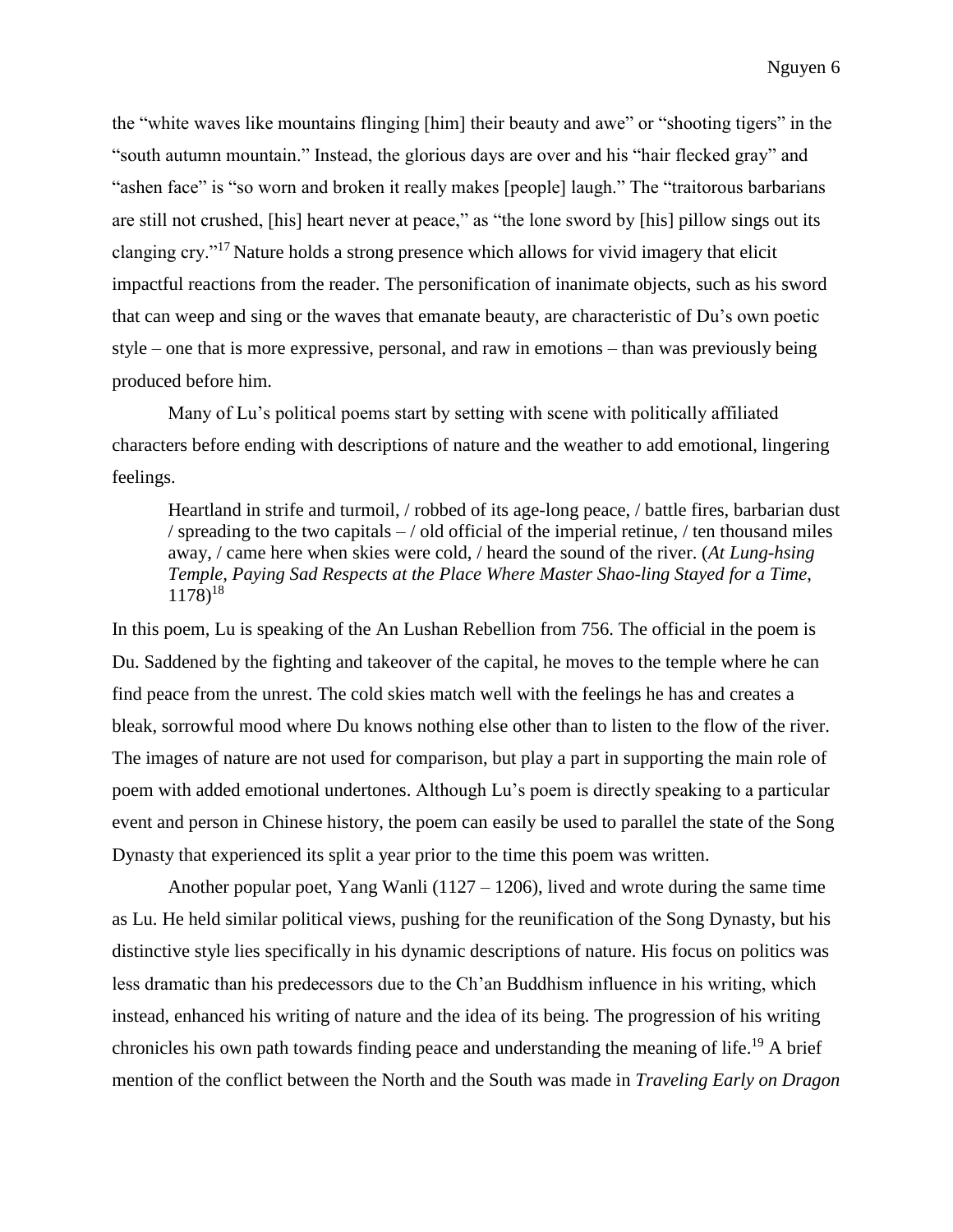*Stream*. Yang references the problem subtlety and without the heavy emotions that can be noted in the other poets' writings. "The mountains and streams are covered with thick vapors – not mist, not fog, not cloud. / Fellow Northerners, if you have never seen these miasmas of the South, / come to Dragon Stream and I'll show them to you."<sup>20</sup> His focus lies in the descriptions of nature and the undertone of the piece is calmer and less of a call to action despite mentioning politics. He also calls out to his fellow people separated by the Manchurians takeover, and reaches out to them in hopes of reconnection. His style, using lyrical lines to illustrate an image of nature that tells his personal story, is still a result of Du's influence. Later works talk about how "all [his] life [he has] heard rain, / and [he is] an old man; / but now for the first time [he understands] the sound of spring rain / on the river at night.<sup> $21$ </sup> Despite having heard the sound of rain fall all his life, he came to understand what it really means for the first time. Readers are not let into the secret and allowed to see what exactly Yang means by that and what it is he finally understands, but this method of documenting the trajectory of his own understanding through poetry was introduced to Chinese poetic expression by Du and used here by Yang. The realization and relationship he has with nature is for him to know alone, but he uses nature to symbolize his own life and detail his personal attainment of the meaning of it.

A strong influence in Song poetry, Du's impact left effects on even the poets we read today. Modern-day Chinese poet Guo Lusheng (1948 –), also known by his pen name, Shi Zhi, became famous in the late 1960's during the Cultural Revolution under the rulership of Mao Zedong. After Mao assumed control of the Chinese government, he proceeded to initiate a movement called the Cultural Revolution that targeted educated and radical youths who had the potential to threaten his leadership and communist ideology. This included suppressing people's freedom of expression, especially of those who protested him.<sup>22</sup> Guo's poems were well-known amongst his community, but were brought to the attention of Mao's Red Guards after youths who had been sent to the countryside showed interest in the messages Guo was relaying. Despite persecution, Mao's restrictions on literary pursuits only motivated Guo to write more.<sup>23</sup>

My life is a tumbling withered leaf, / My future is a grain never to sprout; / If such is the true destiny for me, / I'd rather sing for brambles and stout. / Who cares if the thorns pierce my heart, / Fiery blood burns as if in flame, / Finding its way into rivers and lakes, / The man dies, but the spirit remains.  $(Destiny, 1967)^{24}$ 

Describing his life in terms of the elements in nature, Guo stays true to his beliefs despite the dangers he is faced with. Even though the combination of politics and nature is used differently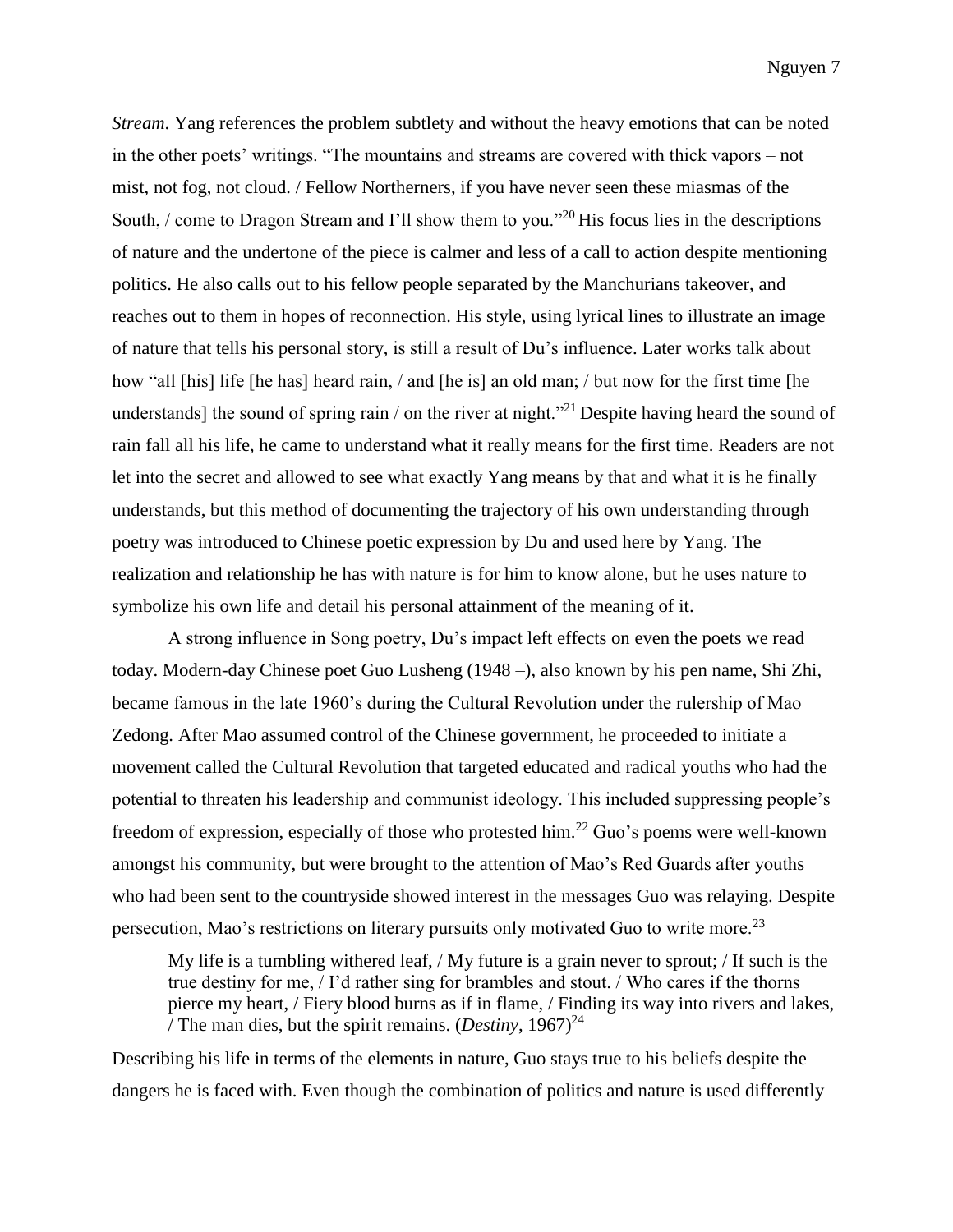in this poem, not so much as to set the tone of the poem, but simply used as analogies, the sense of nature as a breathtaking phenomenon, creates a wider understanding of the sentiments being emoted, placing the feeling that occurs onto a grander scale. His passion is evident and can be translated for readers to understand better. Like many other Chinese poets, the root of Guo's poetic style is traceable to Du's technique that generated a new style of Chinese poetry so influential and crucial to Chinese poetry that it is still being imitated today. The idea that nature can be used to enhance political problems and/or create a story important to one's self while exercising their right and power to be themselves in the work they produce was made possible because of Du's own fervent passion and individualism.

The Northern Crown crosses the sky / Cut by the temple roof, / Where an iron phoenix soars and twists in the air. / The chanting prayers floats from the hall. / Fading bell notes eddy by my bed. / Tomorrow in the sunlight / I shall walk in the manured fields / And weep for the yellow dust of the dead. (*Visiting Zan, Abbot of Dayun*) 25

Whether it is motivation caused by an undying dedication to the state, a love for his compatriots, or torment over their suffering, each of those sentiments move fluidly through time and can be understood by people who would come to exist hundreds of years later. The themes Du used are relatable and easy to empathize with and when those themes stress on the values of intimacy and genuineness, poetic writing transforms into something more than a declaration; it becomes a personal statement. Joined by the energy produced by nature's aestheticism, Du's new stylistic approach towards poetry leaves a great impact on the Chinese poetic community that opened a new manner of expressing poetry still detectable today.

After Mao died in 1976, Wang Xiaoni was part of the first wave of people to go to college, where she was introduced to poetry. When she graduated, Wang established and reached mainstream popularity in the 1980's as a representative poet of her generation. Her latest book, *Something Crosses My Mind*, was published in 2014 as a collection of poems she had written between the early 80's to late 2000's. Her writing is motivated by social activism and exploration of human relationships with the environment they live in.<sup>26</sup>

The ocean is coming ashore, ah salt, spreading over the earth / the wind blows past, a layer of barely perceptible white / the moon makes people unsteady. / Wealth grinds equality to a powder / the sky is very cold, retreating further and further, salty and astringent. / The only coin that rose to the top is about to drop / all around fugitives brandish white flags. / Money has depreciated, like salt has depreciated. / I stand on the other side of this age of wealth / and watch how the silent drama will play out. (*Moonlight, No.* 3, 2006)<sup>27</sup>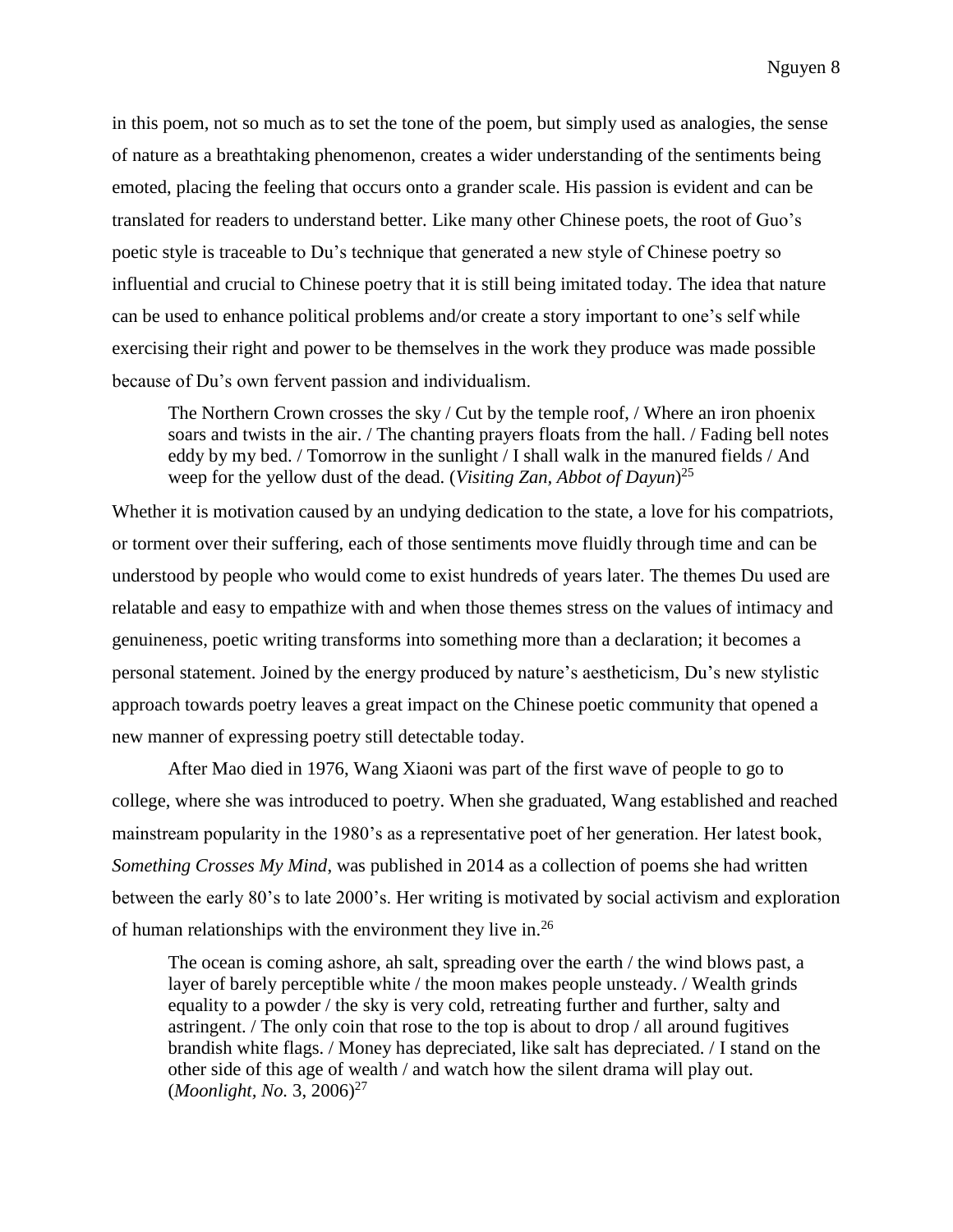By describing the ocean, winds, and sky, Wang creates an empty, desolate atmosphere where the moon hangs above all "making people unsteady." She then introduces the image of money and fugitives with white flags. In a somber mood where there is nothing else, she explicitly criticizes money being an ultimate power and its responsibility of preventing equality from being achieved. The coin at the top represents the few who are capable of reaching such high status when all around, the majority have strived and failed, to do what they were capable of. Detached from this reality, Wang stays on the sidelines observing what will happen next. Although those last lines might make her seem uninvolved and uncaring of the situation, by writing this poem, Wang had already expressed her concern and noted her standpoint on the problem, circling the reader back to the beginning of the poem. The subject of Wang's poem focuses on more materialistic aspects and is a commentary on capitalism, but her poem still expresses concern for the people in China and how they can keep functioning in a society that only benefits the wealthy. By alternating between descriptions of nature that sets the ambience of the poem and the issue of wealth, her emphasis on the grim reality of the situation she is presenting is not lost or forgotten by the reader. This technique stresses on the importance of the issue and warns people of potential consequences. With new approaches towards poetry and poetic expression that were brought to the forefront and promoted by Du then revered by future generations, issues about politics, society, advocacy for the people, and wishes for national prosperity became common themes in Chinese poetry, intensified by the natural descriptions and personal attachment.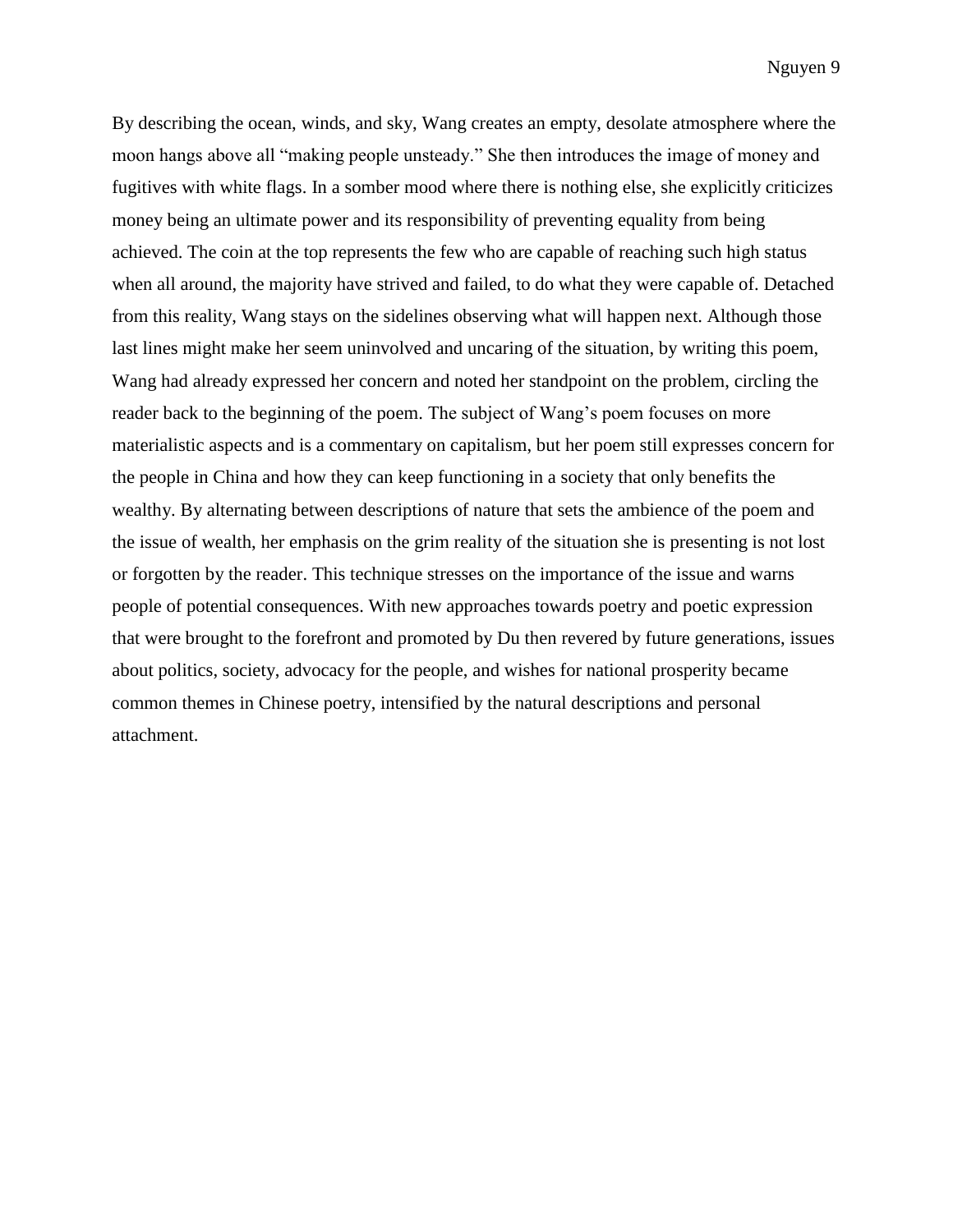## Works Cited

1. Emily Mark. "Tang Dynasty." Ancient History Encyclopedia. February 28, 2019. https://www.ancient.eu/Tang\_Dynasty/.

2. Stephen Owen, "A Tang Version of Du Fu: The Tangshi Leixuan," *Tʻang Studies* 25, no. 25 (2007): 59.

3. Timothy Wai Keung Chan, "Wall Carvings, Elixirs, and the Celestial King: An Exegetic Exercise on Du Fu's Poems on Two Palaces," *Journal of the American Oriental Society* 127, no. 4 (2007): 472.

4. Qiang the Historian, "A Bronze Inscription of the Early Zhou Dynasty," trans. Cho-yün Hsü and Katheryn M. Linduff in *Classical Chinese Literature Volume I: From Antiquity to the Tang Dyansty*, ed. John Minford and Joseph S.M. Lau (New York: Columbia University Press, 2000), 23.

5. Du Fu, "Spring Scene," trans. David Hawkes in *Classical Chinese Literature Volume I: From Antiquity to the Tang Dynasty*, 772 – 774.

6. Du Fu, "Waling Alone by the Riverbank Seeking Flowers," trans. Stephen Owen in *Classical Chinese Literature Volume I: From Antiquity to the Tang Dynasty*, 800.

7. Christopher G. Rea," 'I Envy You Your New Teeth and Hair': Humor, Self-Awareness and Du Fu's Poetic Self-Image," *Tang Studies*. (2005): 50.

8. Cartwright, Mark. "Song Dynasty." Ancient History Encyclopedia. September 26, 2017. Accessed March 13, 2019. https://www.ancient.eu/Song\_Dynasty/.

9. Department of Asian Art. "Northern Song Dynasty (960–1127)." *Heilbrunn Timeline of Art History*. October 2001. New York: The Metropolitan Museum of Art, 2000–. http://www.metmuseum.org/toah/hd/nsong/hd\_nsong.htm.

10. Department of Asian Art. "Southern Song Dynasty (1127–1279)." *Heilbrunn Timeline of Art History*. October 2001. New York: The Metropolitan Museum of Art, 2000–. http://www.metmuseum.org/toah/hd/ssong/hd\_ssong.htm.

11. Ouyang Xiu, trans. Colin Hawes in Colin Hawes, "Mundane Transcendence: Dealing with the Everyday in Ouyang Xiu's Poetry," *Chinese Literature: Essays, Articles, Reviews* (CLEAR) 21 (1999): 106.

12. Ouyang Xiu, "Dao de jing," trans. D.C. Lau in Xianda Lian, "The Old Drunkard Who Finds Joy in His Own Joy -Elitist Ideas in Ouyang Xiu's Informal Writings," *Chinese Literature: Essays, Articles, Reviews* (CLEAR) 23 (2001): 10.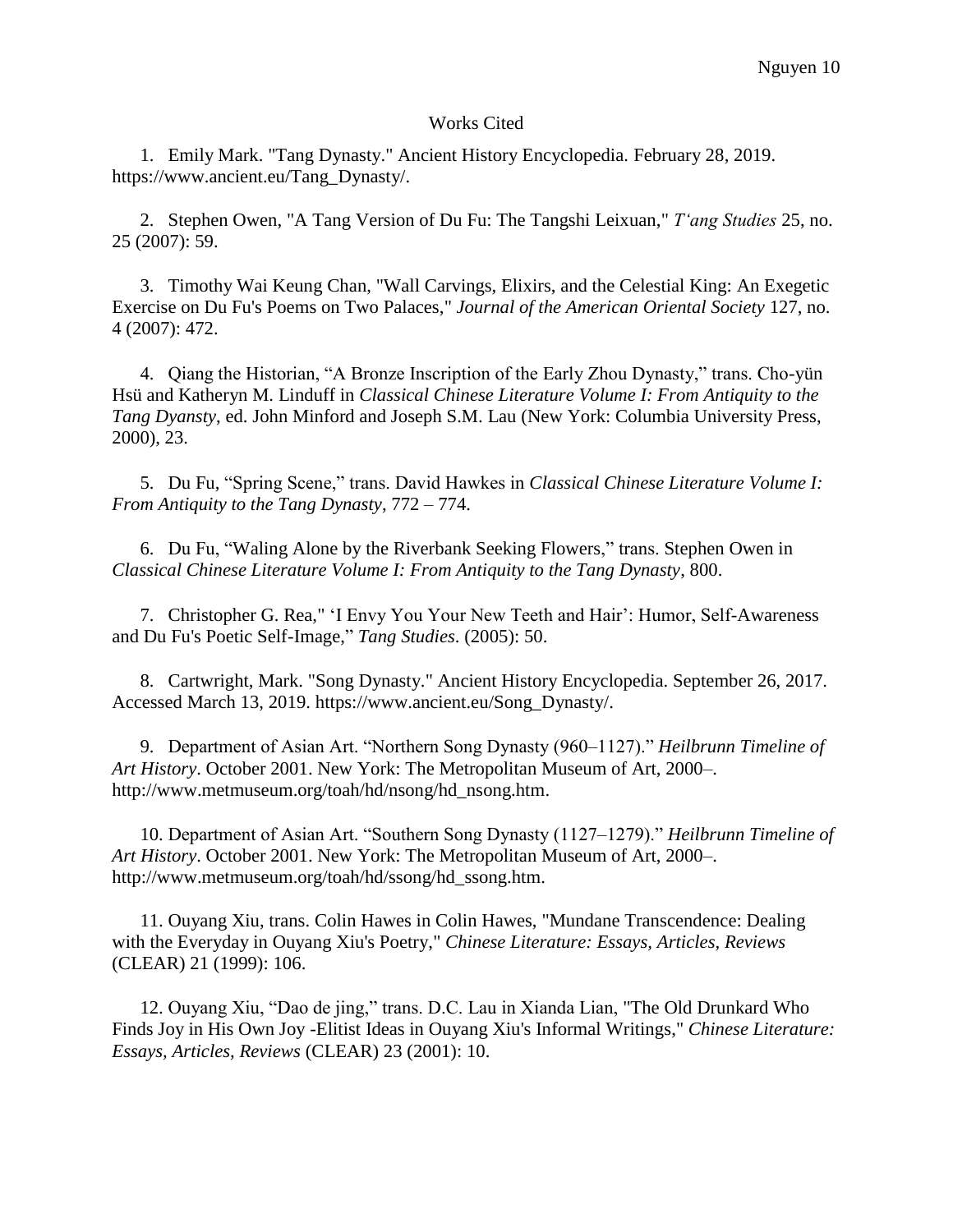13. Robert Hegel. "The Sights and Sounds of Red Cliffs: On Reading Su Shi." *Chinese Literature, Essays, Articles, Reviews* 20 (1998): 12.

14. Su Shi, "On First Arriving as Huang-chou," trans. Alice W. Cheang in Alice W. Chaeng, "Poetry, Politics, Philosophy: Su Shih as The Man of The Eastern Slope," *Harvard Journal of Asiatic Studies* 53, no. 2 (1993): 326-327.

15. Su Shi, "Pu suan tzu," trans. Alice W. Cheang in "Poetry, Politics, Philosophy: Su Shih as The Man of The Eastern Slope," 337.

16. Burton Watson, *The Old Man Who Does As He Pleases: Selections from the Poetry and Prose of Lu Yu*, (New York: Columbia University Press, 1973), xii-xiii.

17. Lu Yu, "Third Month, Night of the Seventeenth, Written While Drunk," trans. Burton Watson in *The Old Man Does As He Pleases*, translated by Burton Watson, (New York: Columbia University Press, 1973), 10.

18. Lu Yu, "At Lung-hsing Temple, Paying Sad Respects at the Place Where Master Shaoling Stayed for a Time

19. J.D. Schmidt, "Ch'an, Illusion, and Sudden Enlightenment in the Poetry of Yang Wan-li." *T'Oung Pao* 60 (1974): 237.

20. Yang Wanli, "Traveling Early on Dragon Stream," trans. Jonathan Chaves in *Heaven My Blanket, Earth My Pillow*, translated by Jonathan Chaves, (New York: Weatherhill, 1975), 48.

21. Yang Wanli, "Night Rain at Kuang-k'ou," trans. Jonathan Chaves in *Heaven My Blanket, Earth My Pillow*, 107.

22. Austin Ramzy. "China's Cultural Revolution, Explained." *The New York Times*. May 14, 2016. https://www.nytimes.com/2016/05/15/world/asia/china-cultural-revolution-explainer.html.

23. Michelle Yeh, "Light a Lamp in a Rock: Experimental Poetry in Contemporary China." *Modern China* 18, no. 4 (1992): 381.

24. Guo Lusheng, "Destiny," trans. Michelle Yeh in Zhang Lijia, "Mad Dog: The Legend of Chinese Poet Guo Lusheng," *Manoa* 14, no. 1 (2002): 111.

25. Du Fu, "Visiting Zan, Abbot of Dayun," trans. Kenneth Rexroth in *Classical Chinese Literature Volume I: From Antiquity to the Tang Dynasty*, 797.

26. Eleanor Goodman, *Something Crosses My Mind*, (Hong Kong: The Chinese University Press, 2014), ix.

27. Wang Xiaoni, "Moonlight, No. 3," trans. Eleanor Goodman in *Something Crosses My Mind*, 91.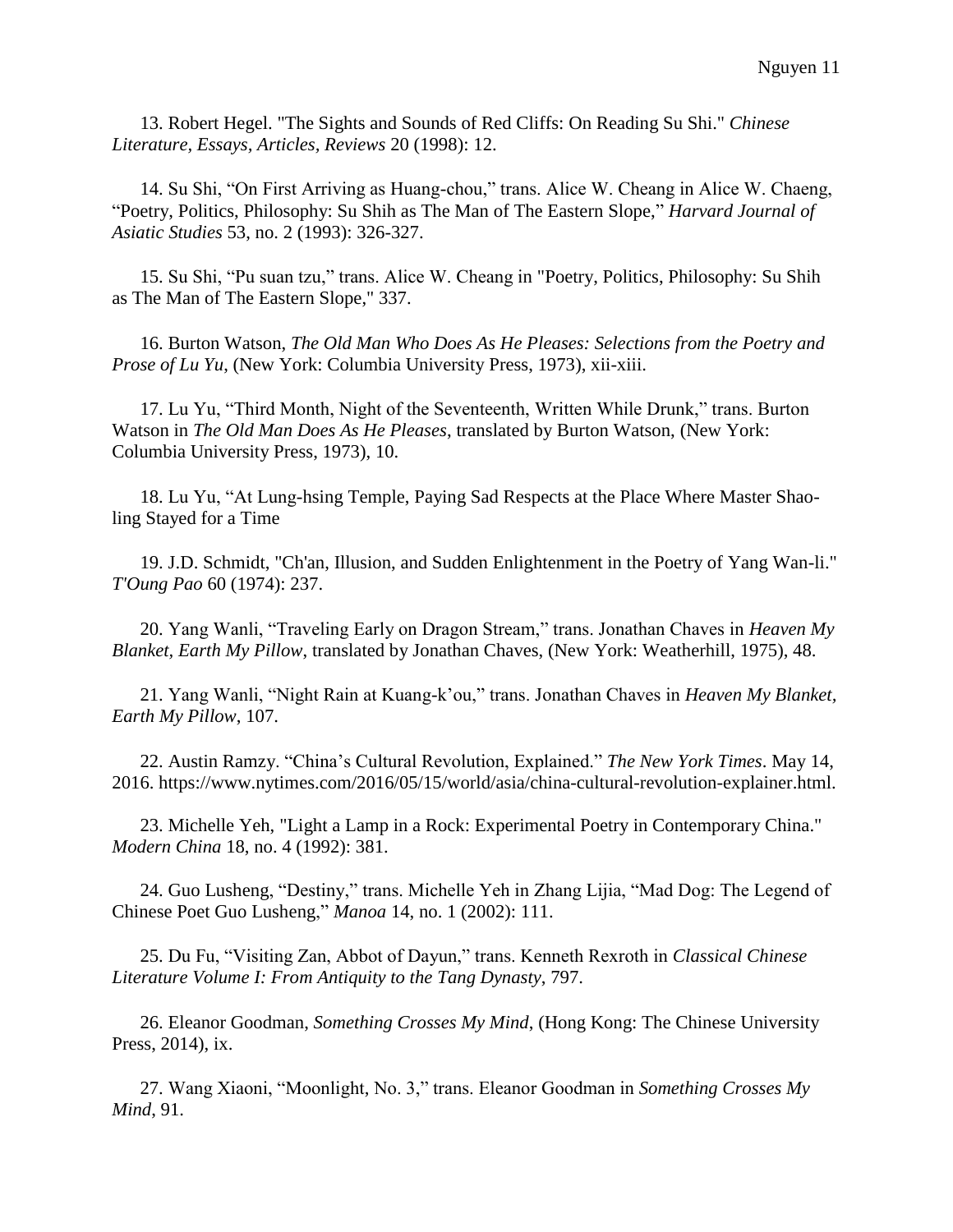## Bibliography

- Bentley, Jerry H., and Herbert F. Ziegler. *Traditions & Encounters: A Global Perspective on the Past*. 3rd ed. New York: McGraw-Hill, 2006.
- Cartwright, Mark. "Song Dynasty." Ancient History Encyclopedia. September 26, 2017. https://www.ancient.eu/Song\_Dynasty/.
- Chan, Timothy Wai Keung. "Wall Carvings, Elixirs, and the Celestial King: An Exegetic Exercise on Du Fu's Poems on Two Palaces." *Journal of the American Oriental Society* 127, no. 4 (2007): 471-89.
- Cheang, Alice W. "Poetry, Politics, Philosophy: Su Shih as The Man of The Eastern Slope." *Harvard Journal of Asiatic Studies* 53, no. 2 (1993): 325-87.
- Department of Asian Art. "Northern Song Dynasty (960–1127)." *Heilbrunn Timeline of Art History*. October 2001. New York: The Metropolitan Museum of Art, 2000–. http://www.metmuseum.org/toah/hd/nsong/hd\_nsong.htm.
- Department of Asian Art. "Southern Song Dynasty (1127–1279)." *Heilbrunn Timeline of Art History*. October 2001. New York: The Metropolitan Museum of Art, 2000–. http://www.metmuseum.org/toah/hd/ssong/hd\_ssong.htm.
- Hawes, Colin. "Mundane Transcendence: Dealing with the Everyday in Ouyang Xiu's Poetry." *Chinese Literature: Essays, Articles, Reviews* (CLEAR) 21 (1999): 99-129.
- Hegel, Robert. "The Sights and Sounds of Red Cliffs: On Reading Su Shi." *Chinese Literature, Essays, Articles, Reviews* 20 (1998): 11-30.
- Lian, Xianda. "The Old Drunkard Who Finds Joy in His Own Joy Elitist Ideas in Ouyang Xiu's Informal Writings." *Chinese Literature: Essays, Articles, Reviews* (CLEAR) 23 (2001): 1-29.1
- Lu, Yu. *The Old Man Who Does As He Pleases: Selections from the Poetry and Prose of Lu Yu*. Translated by Burton Watson. New York: Columbia University Press, 1973.
- Mark, Emily. "Tang Dynasty." Ancient History Encyclopedia. March 11, 2019. https://www.ancient.eu/Tang\_Dynasty/.
- Minford, John, and Joseph S. M. Lau, ed. *Classical Chinese Literature Volume I: From Antiquity to the Tang Dynasty*. New York: Columbia University Press, 2000.
- Owen, Stephen. "A Tang Version of Du Fu: The Tangshi Leixuan." *Tʻang Studies*. 25, no. 25 (2007): 57-90.
- Ramzy, Austin. "China's Cultural Revolution, Explained." *The New York Times*. May 14, 2016. https://www.nytimes.com/2016/05/15/world/asia/china-cultural-revolutionexplainer.html.
- Rea, Christopher G. " 'I Envy You Your New Teeth and Hair': Humor, Self-Awareness and Du Fu's Poetic Self-Image." *Tang Studies*. (2005): 23-24, 47-89.